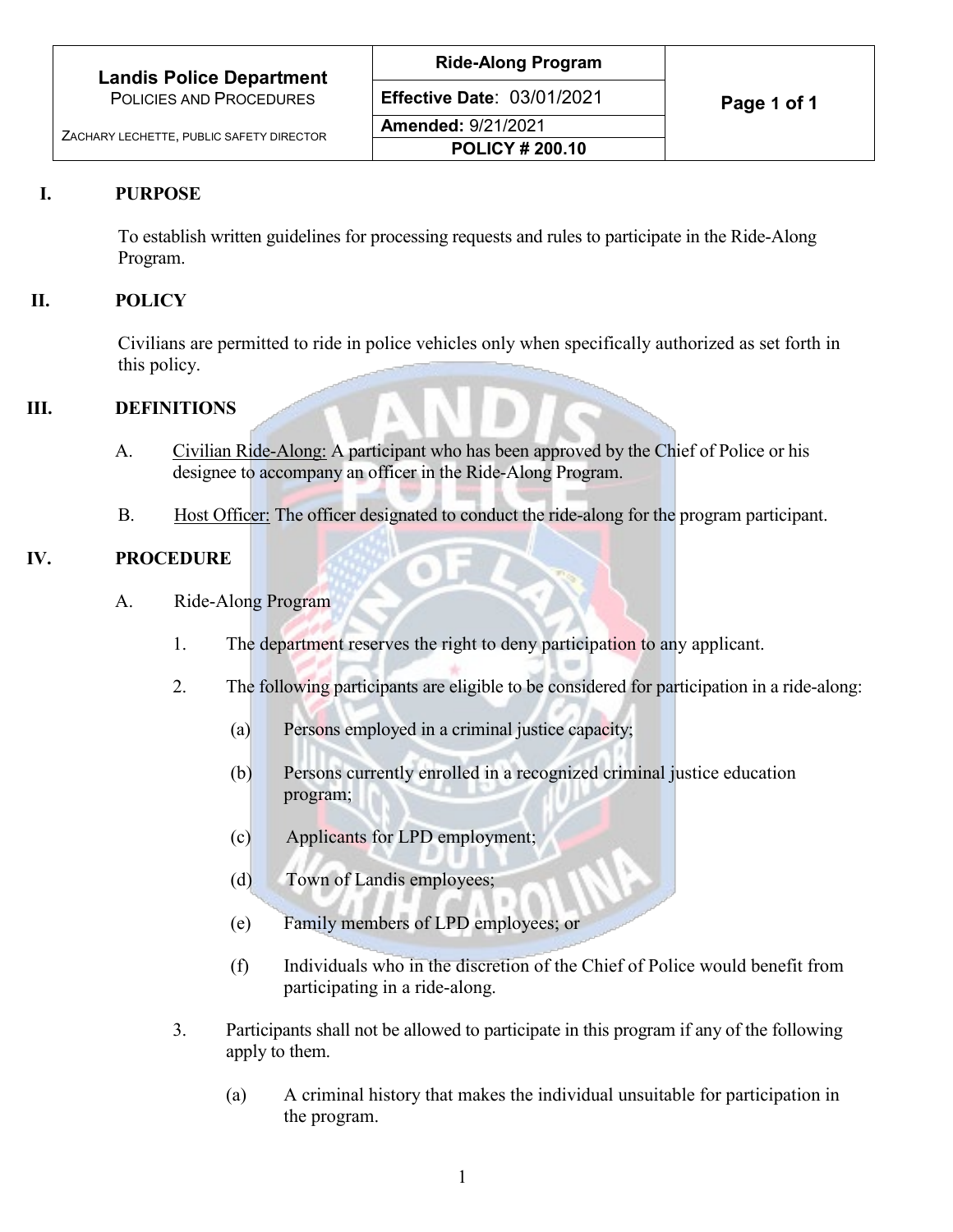**Effective Date: 03/01/2021 Page 2 of 2** 

**Amended:** 9/21/2021 **POLICY # 200.10**

- (b) Has been terminated from employment by the town.
- (c) Has resigned from this agency to avoid disciplinary actions.
- (d) Does not possess a valid operator's license or other valid government-issued identification containing a current photograph and current address information.
- (e) Is less than 18 years of age, unless approved by the Chief of Police.
- 4. The length of the ride-along will be in the discretion of the Chief of Police or his designee.
- B. Requesting to Participate in a Ride-Along
	- 1. Prior to participating in a ride-along, interested persons must complete, sign and submit a Landis Police Department request for Ride-Along Application, Release and Indemnity Agreement Form, (See Addend "A" and "C") and receive and sign a copy of the rules and regulations of the rider (See Addendum "B").
	- 2. Prior to approving an application for a Ride-Along, a cursory background check and warrant check will be conducted by the Landis Police Department (i.e. NCAWARE, CJLEADS, NC DMV, etc.) This documentation must be included with the Ride-Along Application and Release and Indemnity Agreement prior to final approval (See Addenda "A" and "C") .
	- 3. The Request for Ride-Along Release and Indemnity Agreement forms are maintained by the Assistant Chief of Police or his designee.
	- 4. Approved Ride-Along applications are good for only the current calendar year, January – December. Regardless of prior approvals, each Ride-Along participant must submit a new application each calendar year.
- C. General Guidelines for Authorized Civilian Riders
	- 1. Civilian riders participating in criminal justice programs (Basic Law Enforcement Training Students; Criminal Justice college students, LPD interns, etc.) shall be given preference over civilian riders who are not in an established program.
	- 2. Civilian riders shall follow all rules and regulations pertaining to the program (See Addendum "B") Civilian riders, who are not employed in, enrolled in or participants in a criminal justice program are limited to no more than four Ride-Alongs per calendar year. The dates of approved Ride-Alongs will be notated on the submitted Ride-Along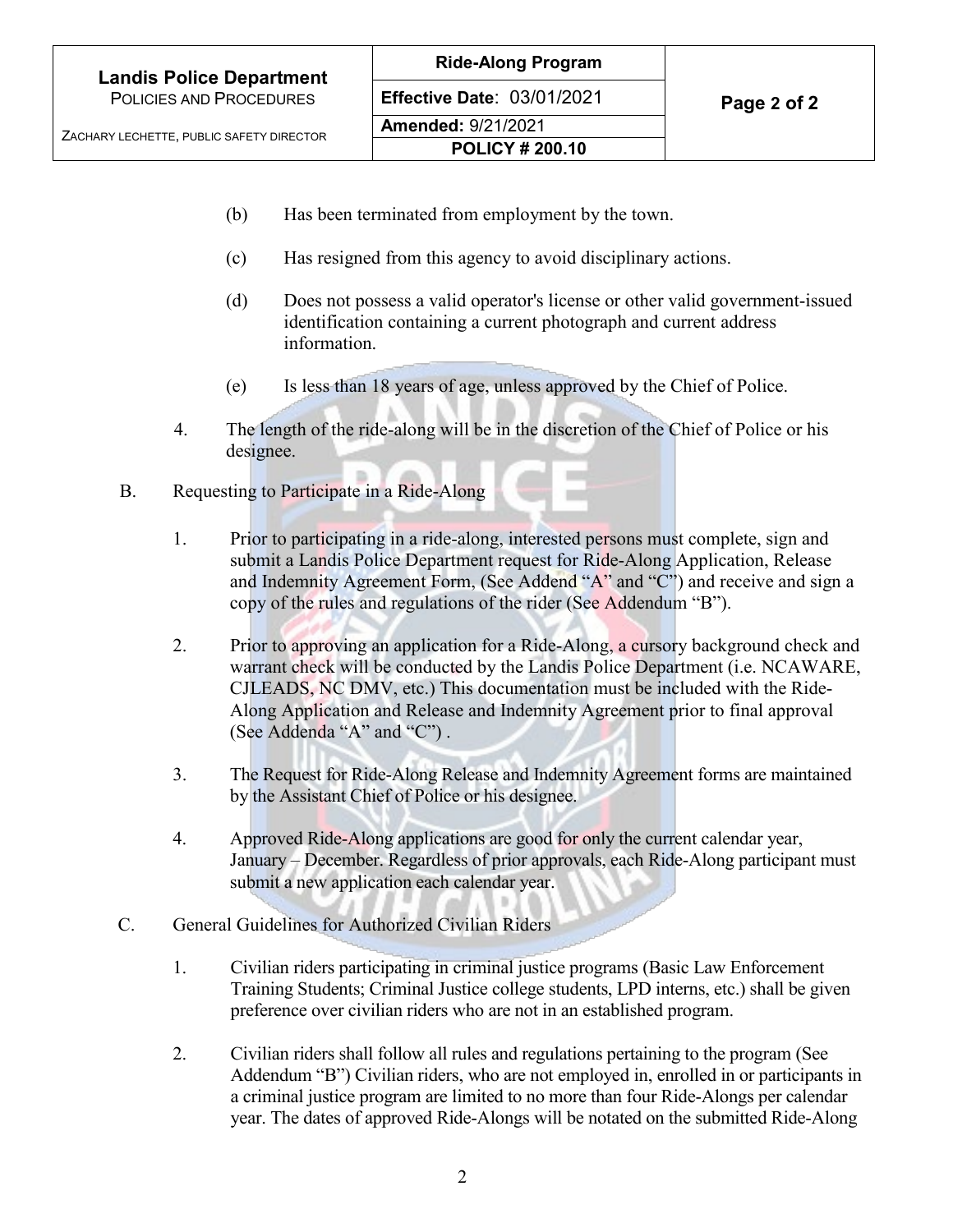application. All Ride-Alongs must be approved by a supervisor, in addition to any other requirements of this policy, prior to someone participating in the program.

- D. Host Officer Responsibilities Regarding Civilian Riders
	- 1. Host Officers accompanied by a civilian rider will notify dispatch when the ridealong begins and ends.
	- 2. Host Officers accompanied by a civilian rider must take appropriate steps to safeguard sensitive information.
	- 3. Officers shall not allow civilian riders to take any action that would place the civilian in jeopardy or danger. In the event a civilian rider becomes injured while participating in a ride-along, a supervisor will be notified immediately, and the officer will complete an incident report detailing the events leading up to the injury.
	- 4. Officers accompanied by civilian riders have an obligation to immediately report to the supervisor any act or behavior on the part of the civilian rider which:
		- (a) Creates a risk of physical harm to the civilian rider, an officer or member of the general public;
		- (b) Poses a threat to the security of information;
		- (c) Poses a threat to property or equipment, whether or not the department owns such property or equipment;
		- (d) Creates liability for the department;
		- (e) Creates the likelihood of damage to the department's public image; or
		- (f) Violates any rule or guideline that has been established by the department for purposes of controlling the actions and behavior of civilian riders.
	- 5. Host Officers will not initiate or engage in vehicle pursuits when accompanied by any civilian rider. Officers may engage in other lawful emergency vehicle operations.
- E. Supervisor's Responsibilities Regarding Civilian Riders
	- 1. A supervisor will ensure all required documentation has been completed.
	- 2. Prior to the start of a ride-along, a supervisor will brief participants regarding what will be expected and permitted during their ride. This briefing can occur any time prior to the ride-along and will include: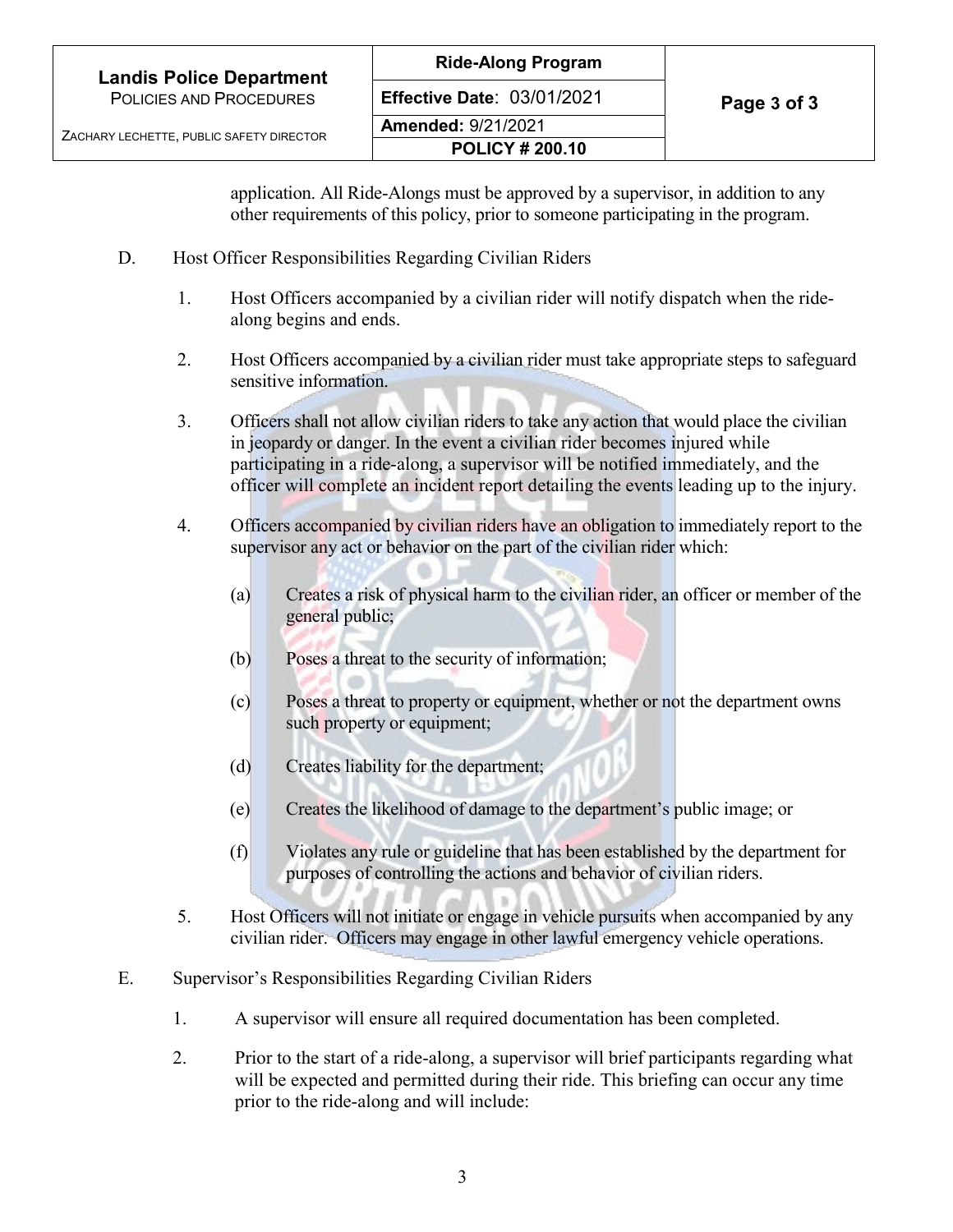| <b>Landis Police Department</b>          | <b>Ride-Along Program</b>         |             |
|------------------------------------------|-----------------------------------|-------------|
| POLICIES AND PROCEDURES                  | <b>Effective Date: 03/01/2021</b> | Page 4 of 4 |
| ZACHARY LECHETTE, PUBLIC SAFETY DIRECTOR | <b>Amended: 9/21/2021</b>         |             |
|                                          | <b>POLICY # 200.10</b>            |             |

- (a) Potential dangers of participating in a ride-along;
- (b) Warnings about disclosure of possible confidential information that may be overheard or seen during the ride-along. Civilian riders must accept responsibility regarding laws applicable to confidentiality and dissemination of information.
- 3. Supervisors have the authority and responsibility to terminate the privileges of a civilian rider when the supervisor has knowledge, which indicates the civilian, has taken any action described in Addendum B of this policy.
- 4. In the event a civilian rider becomes injured while participating in a ride-along, the following shall be done:
	- (a) The supervisor will notify the Chief of Police or his designee at the first available opportunity; and
	- (b) The supervisor will review the officer's incident report regarding the circumstances leading up to the injury and forward the incident report to his/her supervisor.
- F. Notification to Supervisors

Any Landis Police Department non-sworn employee who wishes to participate in a ridealong must submit the ride-along request through his/her chain of command.

A supervisor must be made aware, and approve, a Ride-Along prior to it commencing.

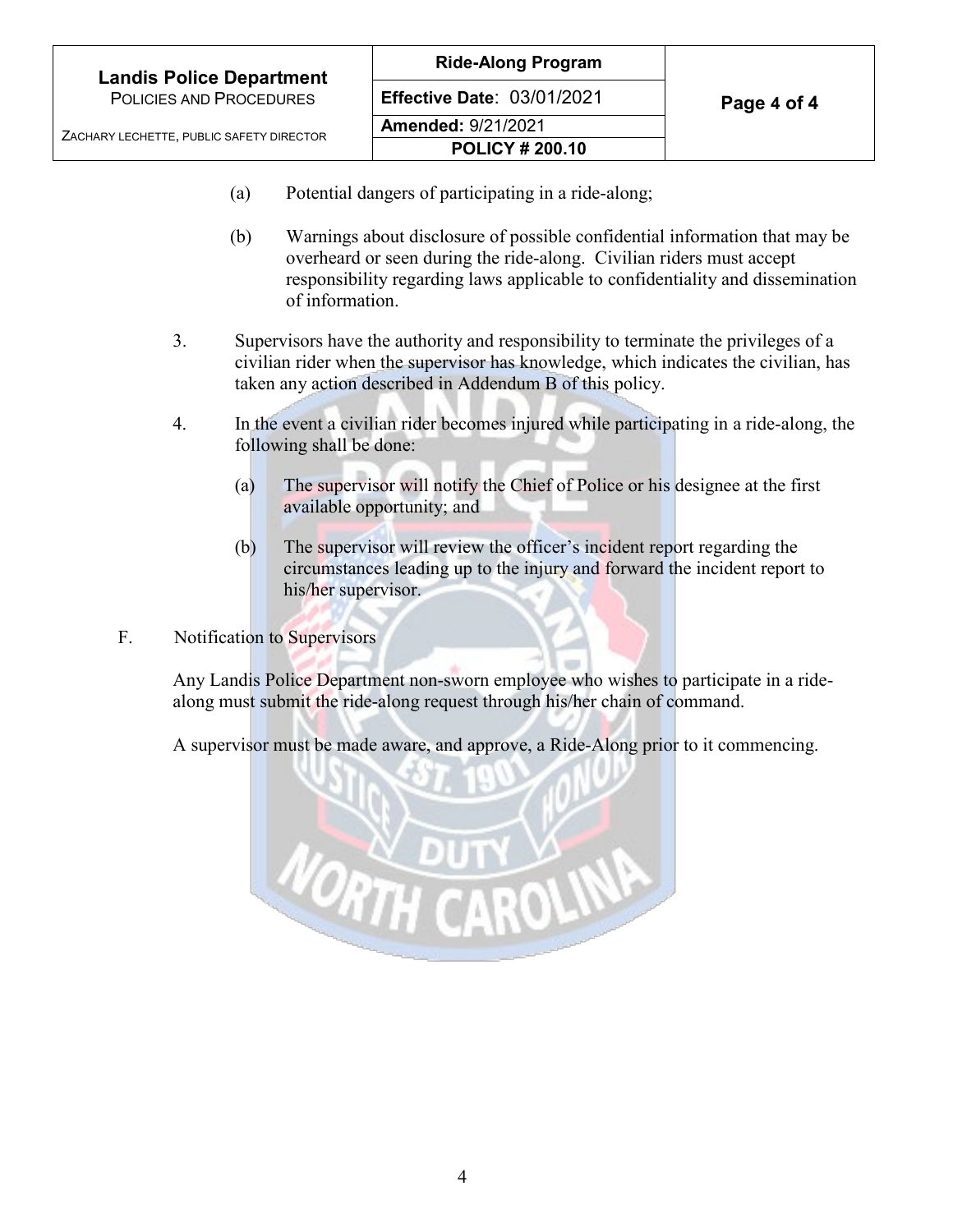| <b>Landis Police Department</b>          | <b>Ride-Along Program</b>         |             |
|------------------------------------------|-----------------------------------|-------------|
| POLICIES AND PROCEDURES                  | <b>Effective Date: 03/01/2021</b> | Page 5 of 5 |
| ZACHARY LECHETTE, PUBLIC SAFETY DIRECTOR | <b>Amended: 9/21/2021</b>         |             |
|                                          | <b>POLICY # 200.10</b>            |             |
|                                          |                                   |             |

## **ADDENDUM "A"**

# **RIDE-ALONG APPLICATION**

All qualified personnel are required to complete the following application in order to participate in a ride along program. The rider must present a valid operator's license or Photo ID with this application before any authorization is completed. A copy will be made and attached to the application.

| 2. Drivers License Number and State:                                 |
|----------------------------------------------------------------------|
| 3. Address:                                                          |
| 4. Previous address:                                                 |
| 5. Age Date of birth:                                                |
| ۰<br>6. Place of employment:                                         |
|                                                                      |
| 7. Length of employment:                                             |
| 8. Name of spouse or person to contact in the event of an emergency: |
| 9. Have you ever been arrested, and if so for what reason:           |
|                                                                      |
| 10. Nickname(s) used:                                                |
| 11. Number to call in case of emergency:                             |

Applicant's Signature Date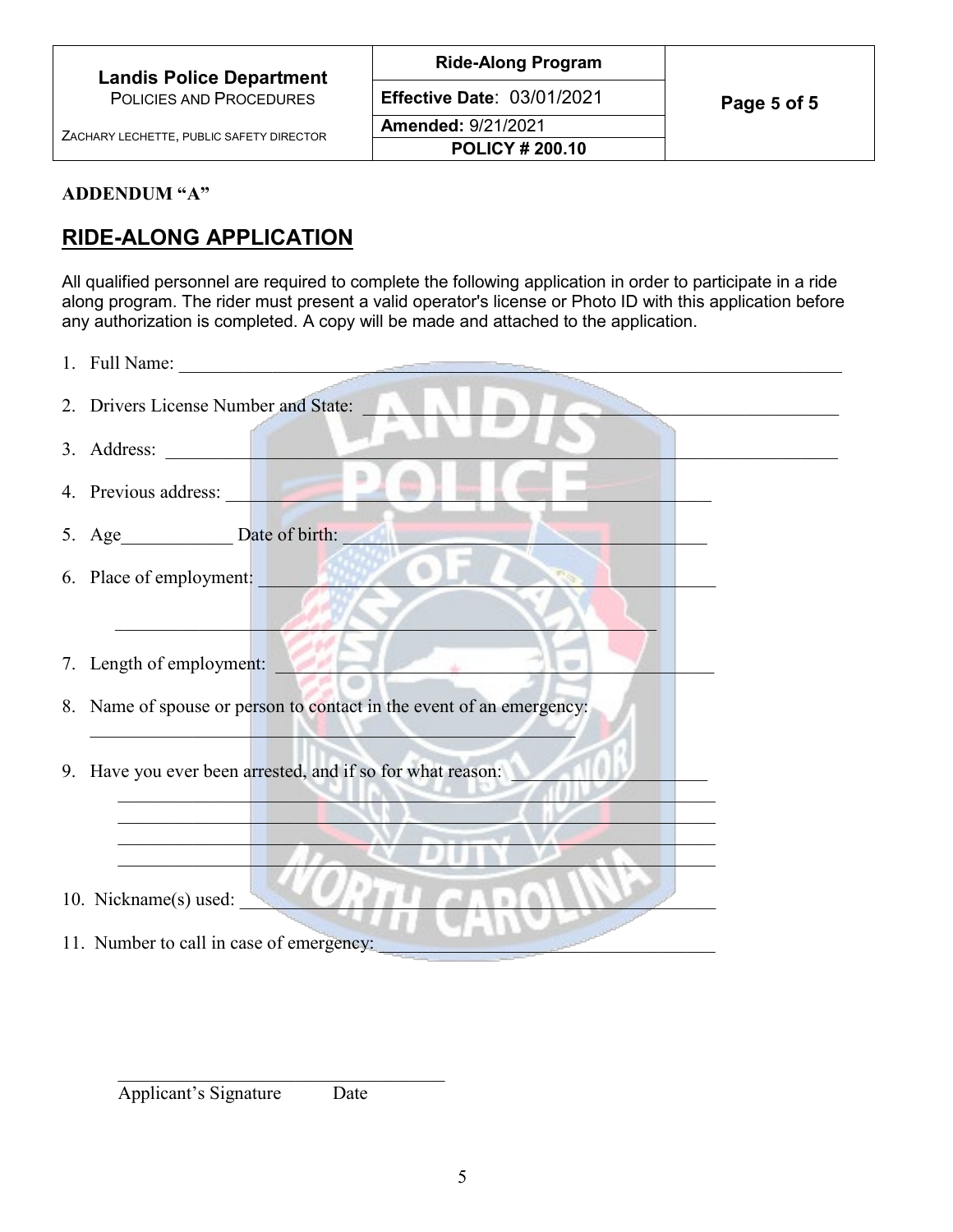**Effective Date: 03/01/2021 Page 6 of 6** 

## **ADDENDUM "B" Rules and Regulations of Ride-Along Participants**

The following is a list of rules and regulations that apply to ride-along participants, but such list is not allinclusive:

- (a). All participants in the Ride-Along Program are required to utilize a seat belt while in a police vehicle.
- (b). Participants shall wear appropriate clothing and maintain a professional attitude.
- (c). Participants must recognize that they have no arrest powers, and that their participation is strictly limited to that of an observer.
- (d). Participants will remain inside the police vehicle when calls for service, traffic stops, and other official duties are being performed unless specifically directed by the officer.
- (e). Participants may request to ride with specific officers, and officers may request permission for specific civilians to ride with them. However, assignment of civilian riders to specific officers will be at the discretion of the Shift Sergeants unless otherwise specified by the Chief of Police.
- (f). Participants are prohibited from carrying or possessing firearms while riding in departmental vehicles.
- (g). Participants are prohibited from consuming any alcoholic beverage for at least 8 hours prior to the scheduled ride-along.
- (h). Participants are prohibited from operating any Town of Landis or Landis Police vehicles or equipment while participating in a Ride-Along.
- **(i). Participants shall not record or photograph any police activity while engaging in a Ride-Along.**

*By signing below, I acknowledge the rules, requirements, and expectations of the Landis Police Department's Ride-Along program.*

**Signature of Applicant: \_\_\_\_\_\_\_\_\_\_\_\_\_\_\_\_\_\_\_\_\_\_\_\_\_\_ Date: \_\_\_\_\_\_\_\_\_\_\_\_\_\_\_\_\_\_\_\_\_\_**

**Printed Name:**  $\blacksquare$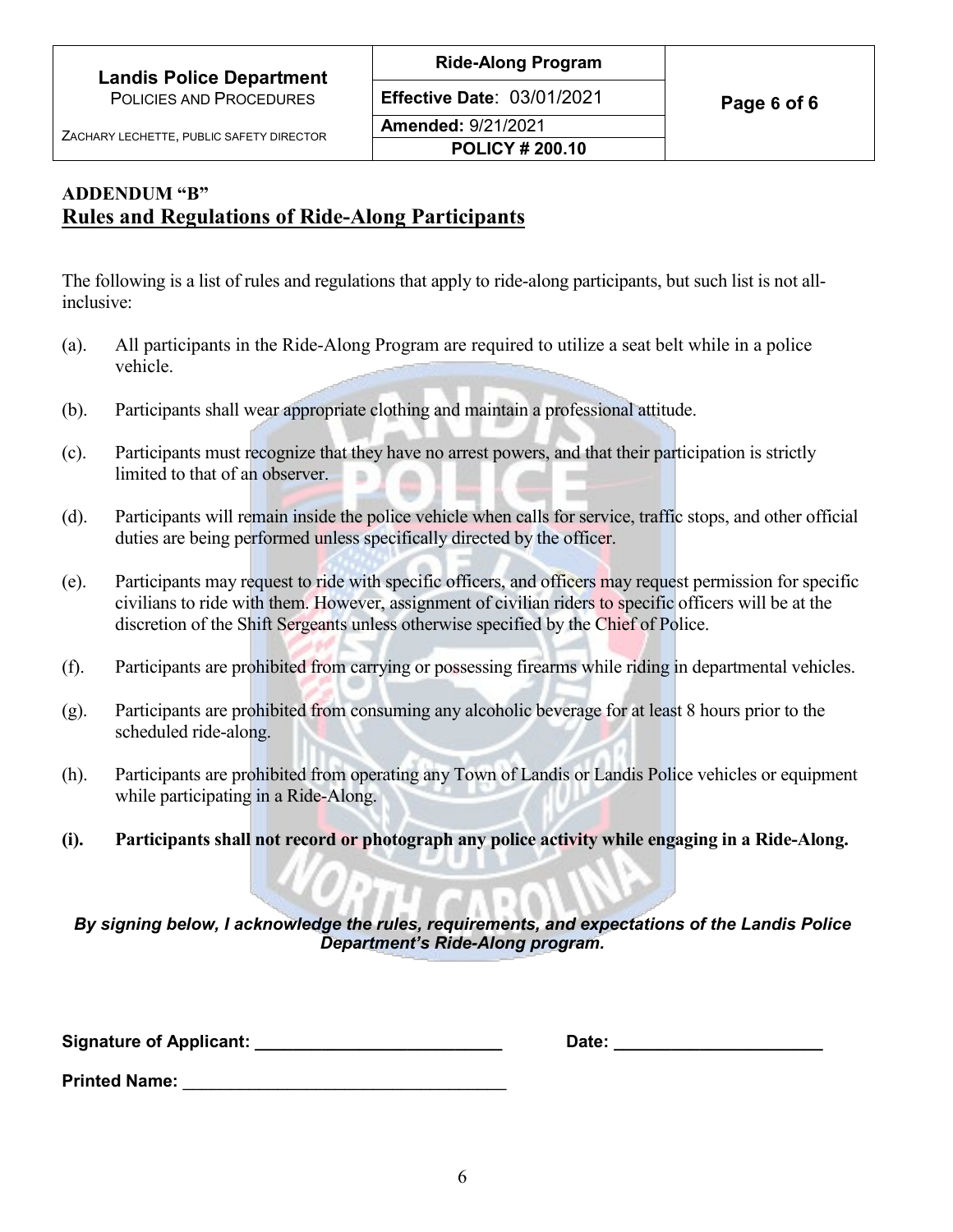**Amended:** 9/21/2021 **POLICY # 200.10**

**E Page 7 of 7 ffective Date**: 03/01/2021

### **ADDENDUM "C"**

## **Landis Police Department and Town of Landis Ride- Along Program Release and Waiver Form**

The undersigned applicant has requested the Chief of Police to allow him/her to ride in a police vehicle at a specified time with a police officer for the purpose of observing the officer's activities.

The undersigned applicant understands that riding in a police vehicle is an inherently dangerous activity, which may suddenly place the rider in circumstances beyond the control of the police department or the officer. By signing this waiver, the applicant voluntarily acknowledges the inherent risk of physical injury or death that may result from his or her participation in a ride-along. The undersigned specifically assumes the risk of injury or death associated with his or her participation in the ride-along.

Accordingly, the applicant on behalf of himself/herself and his/her heirs, assigns or personal representatives, hereby agree to waive and release all claims he/she may have for any physical or psychological injuries, including death, sustained while participating as an observer riding along in a police vehicle. This waiver shall be for the benefit of the officer operating the vehicle, the Landis Police Department, the Town of Landis and any employees or agents of the Town of Landis.

In witness thereof, the undersigned hereunto sets his/her hand and seal.

| Applicant's Full Name (Printed)                                          |               |                                                 |
|--------------------------------------------------------------------------|---------------|-------------------------------------------------|
| Applicant's Signature                                                    | Date          |                                                 |
| Date Requested:                                                          | Date Expired: | # of Rides:                                     |
| <b>NORTH CAROLINA</b><br><b>COUNTY</b>                                   |               |                                                 |
| I,                                                                       |               | , a Notary Public for said County and State, do |
| hereby certify that                                                      |               | , personally appeared before me                 |
| this day and acknowledged the due execution of the foregoing instrument. |               |                                                 |
| Witness my hand and Notorial seal, this day of , and 20 .                |               |                                                 |
|                                                                          |               | My Commission Expires:                          |

Notary Public